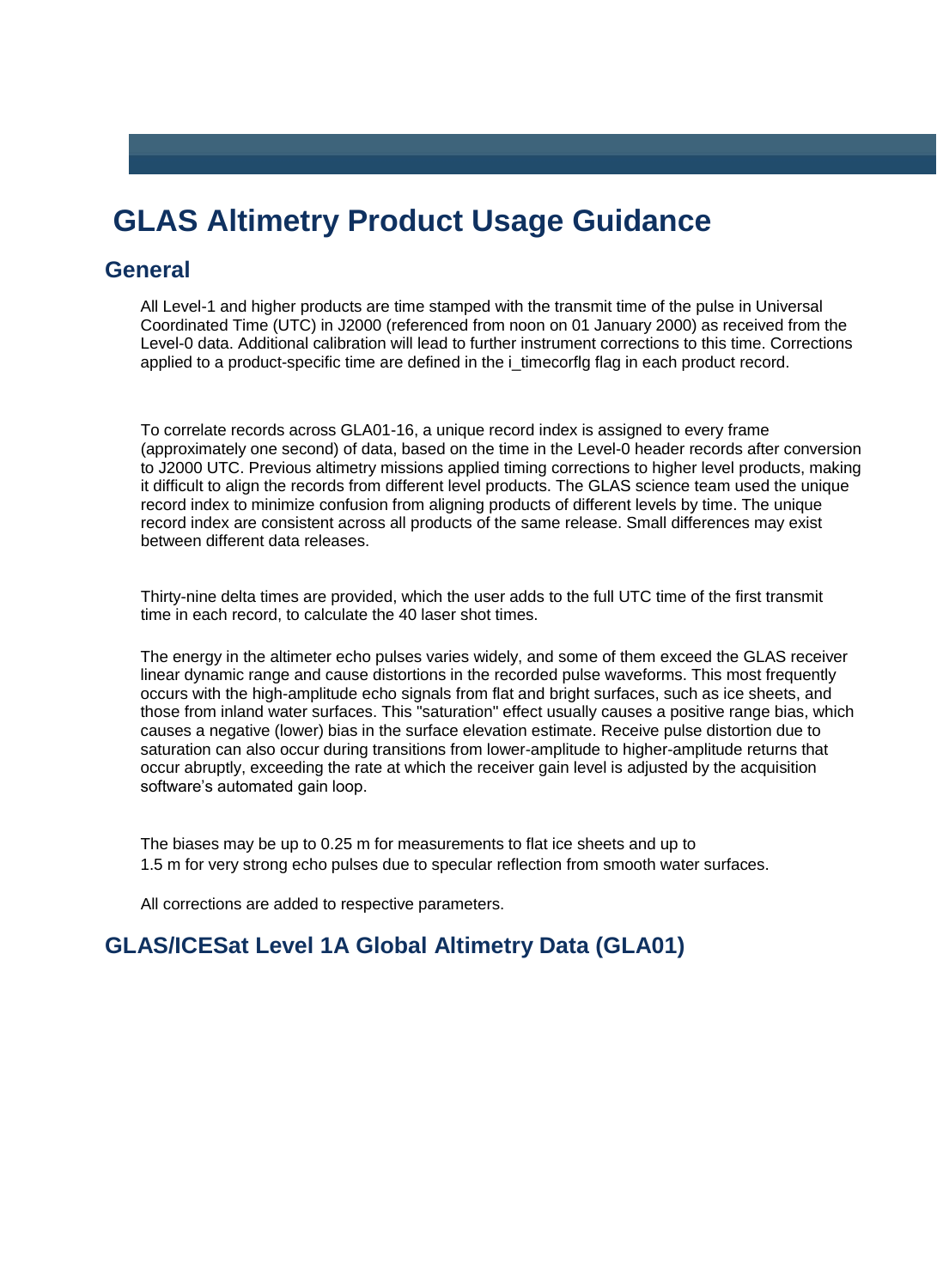The ordering of the received echo (i\_rng\_wf) is preserved as the telemetered echo, so essentially it is in time-reversed order. The value of the first sample is for the sample farthest from the spacecraft in time, and the value of the last sample is for the sample closest to the spacecraft in time.

The ordering of the transmit pulse (i\_tx\_wf) is preserved as the telemetered pulse, so it is in time order. The value of the first sample is for the sample closest to the spacecraft in time, and the value of the last sample is for the sample farthest from the spacecraft in time.

To convert from the differences in digitizer addresses to time, use the oscillator calibration coefficient (osc cal) from the header records as follows.

Elapsed time = (diga2 -diga1) X osc cal

Where:

 $diga2 =$  digitizer address for a  $2 \cdot \text{diag} =$  digitizer address for a 1

Both the received and transmit waveforms are given in uncalibrated counts; therefore, they must be calibrated if used. The calibration table supplied in the header contains one value for each possible waveform count value (0 to 255). To compute a calibrated waveform sample voltage, the count value of the sample should be used as an index into this table.

The geodetic location is calculated using a predicted orbit, assuming the laser is nadir pointing.

The transmit gain attenuator (i\_ADdetOutGn) can change only at 1-sec intervals, but it is reported in the telemetry only at 4-sec intervals. The transmit gain is seldom changed. The received gain attenuator (i\_gainSet1064) is controlled and provided for each laser shot (40 per second). The conversion of the raw gains to energy, including laser fluctuations, is documented in Jester and Hancock (2005)

In order to quantify the degree of saturation a parameter called the saturation index is provided. The saturation index is equal to the number of 1 nsec waveform samples above a saturation threshold, which is a function of receiver gain.

For ice sheet, sea ice, and ocean products check the following flags to filter out bad data.

**i** TxFlg: if this is set to 1 for a specific shot, then the range measurement for that shot cannot be calculated. The transmit waveform parameter may look valid, but it is not. The received waveform may still be valid.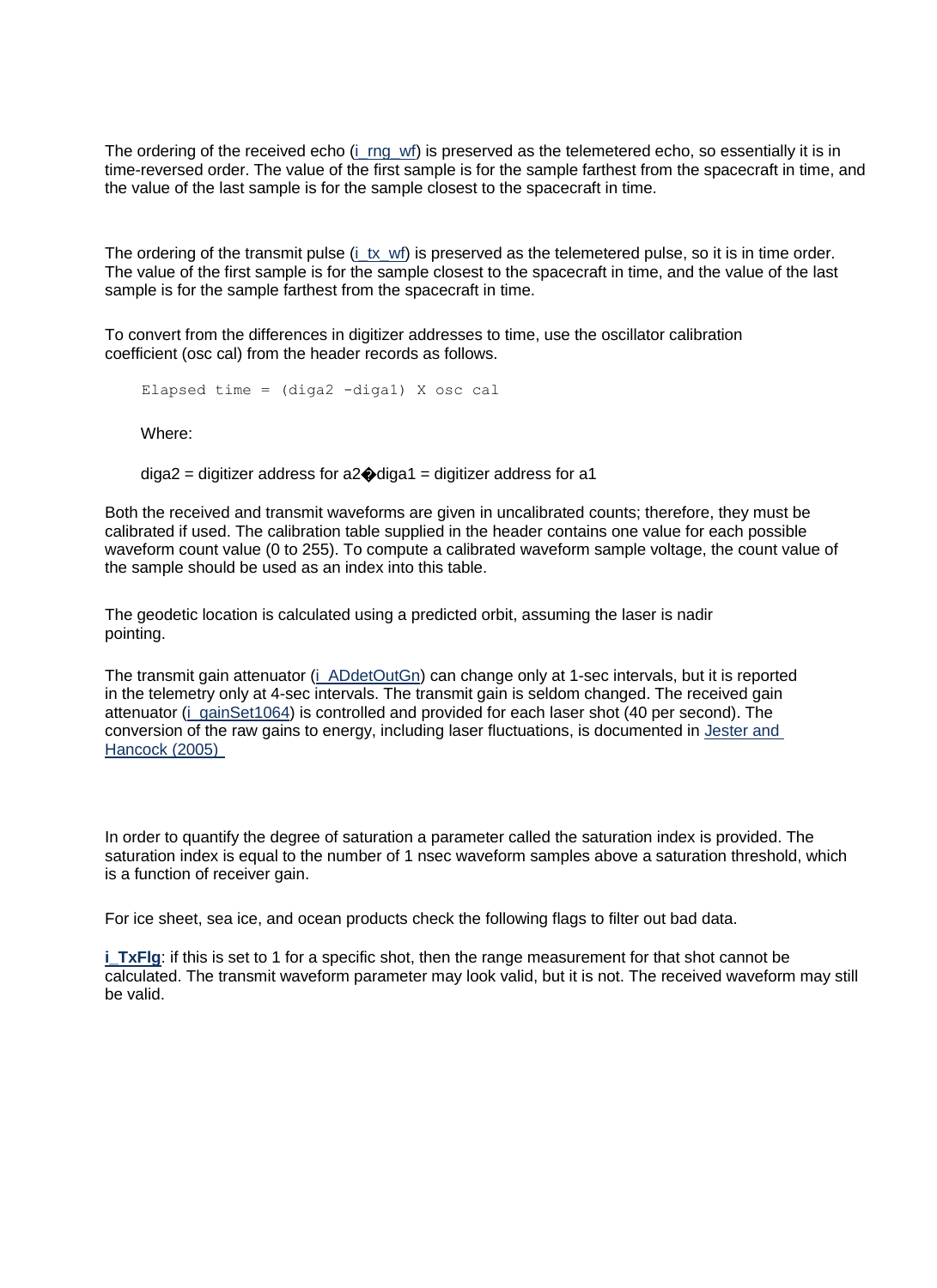**i** txWfPk, Flag: if this is set to indicate that the peak value is below threshold or was not found, then the range measurement for that shot cannot be calculated.

**i** InstState: if none of the lasers is enabled (bits 0-2) then no valid range measurement exists. Occasionally when the GLAS instrument team downlinks the Optical Test Source (OTS) pulse in the normal received waveform location, the received waveform may look valid, but it is not reflected from the ground.

# **GLAS/ICESat Level 1B Global Waveform-based Range Corrections Data (GLA05)**

This file contains information necessary to characterize the waveform. Refer to Brenner et al. (2007) for details of the algorithm. Most of the derived parameters in this file have two values: one for the standard parameterization (the parameter name ends in a "2") and one for the alternate parameterization (the parameter name ends in a "1"). The differences in these two sets of parameters are determined by the input driving the algorithms, the thresholds used to determine signal begin and end times, and the Gaussian fit constraints as detailed in Brenner et al. (2000). For the waveform parameterization process, the waveform is first converted to volts using the calibration table in the GLA01 header records. All ranges and range offsets in this product are given in units of two-way time and must be divided by two times the speed of light to convert to distance. The oscillator calibrations were applied in calculating the ranges. The instrument internal timing delay, given in the header record, was applied in the calculation of the reference range ("i\_refRng").

This file is an intermediate product used in conjunction with GLA01 to create the Level-1B (GLA06) and Level-2 elevation products (GLA12-15). This file is not intended for end users. The Level-1B and Level-2 products should contain all the information necessary for the end user; however, algorithm developers can use GLA05 in conjunction with GLA01 to test the science ground-processing algorithms.

# **Geolocation and Elevation Calculation**

The geolocation and elevation in GLA05 are calculated using precision attitude, precision orbits, and the range as defined in Schutz (2002). When there is no signal found in the return waveform, as indicated by "i\_Wfqual," then the range is not defined and the geolocation on the record is from the predicted orbit assuming nadir-pointing. This predicted geolocation is only calculated at the 1 Hz rate, so it will remain the same for all shots in the frame that have no signal.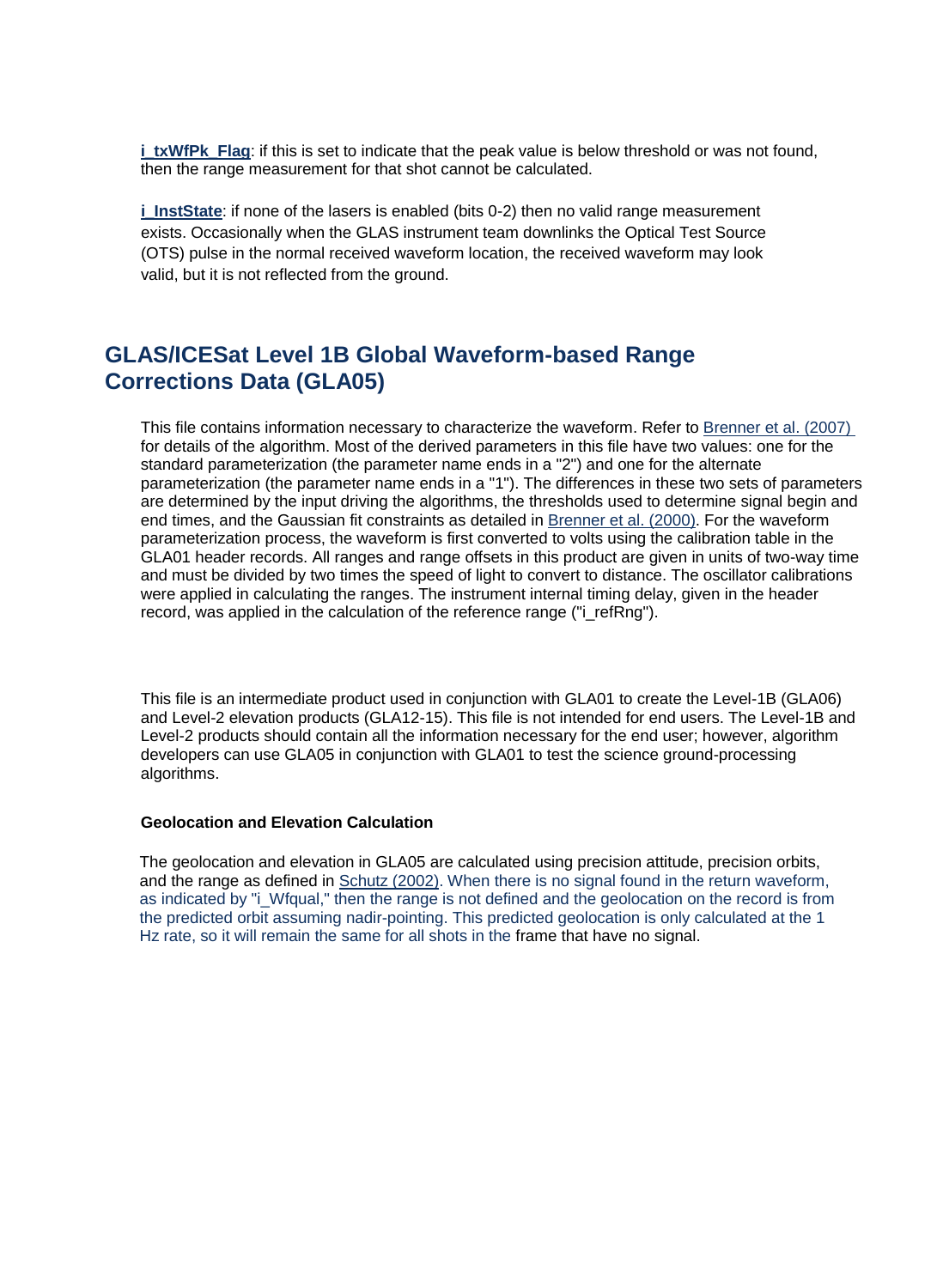The range used to calculate the geolocation and elevation in GLA05 is calculated from the centroid of the transmit pulse to the first signal above the threshold (closest to ground) using the standard parameterization and accounting for instrument delays. This file also contains variables from which the user could recalculate the range using different criteria: the threshold crossing locations of the received pulse, the centroid, or Gaussian fit parameters.

### **How to use the range offsets and Gaussian parameterizations**

GLA05 contains a set of offsets that are added to the reference range (i\_refRng) to determine the range to any user-specified location on the received waveform. The reference range is measured from the centroid of the transmit pulse to the last received echo digitizer gate telemetered (furthest from the spacecraft). The range used in the GLA05 elevation calculation is i\_preRngOff2, which is the offset added to i refRng to give the two-way range in time to the location on the received echo, calculated as the end of signal (farthest from the spacecraft) using standard parameters.

Rangedef(n) =  $(i_r)$  refRng(n) + i preRngOff2(n))/(2c)

Where:

 $n =$  shot number within the frame (1 to 40) $\diamondsuit$  c = speed of light (units to match range)

To calculate a new range, add to i refRng the range offset applicable to the preferred algorithm. For example, to calculate the new range to the centroid of the received return, use the following equation:

Rangenew(n) =  $(i$  refRng(n) + i centroid2(n))/(2c)

# **Replacing the orbit and recalculating geolocation**

Some advanced users may want to replace the orbit on the products. The precision orbit vector and unit vectors of the attitude vectors are in the inertial celestial reference frame (ICRF). Schutz (2002) gives equations for calculating the geodetic latitude and longitude using range, orbit, attitude, and the quaternion to rotate from ICRF to the inertial terrestrial reference frame (ITRF). These quaternions are not provided in the record, but they are in daily ancillary files (ANC04), available upon special request from NSIDC.

**Timing**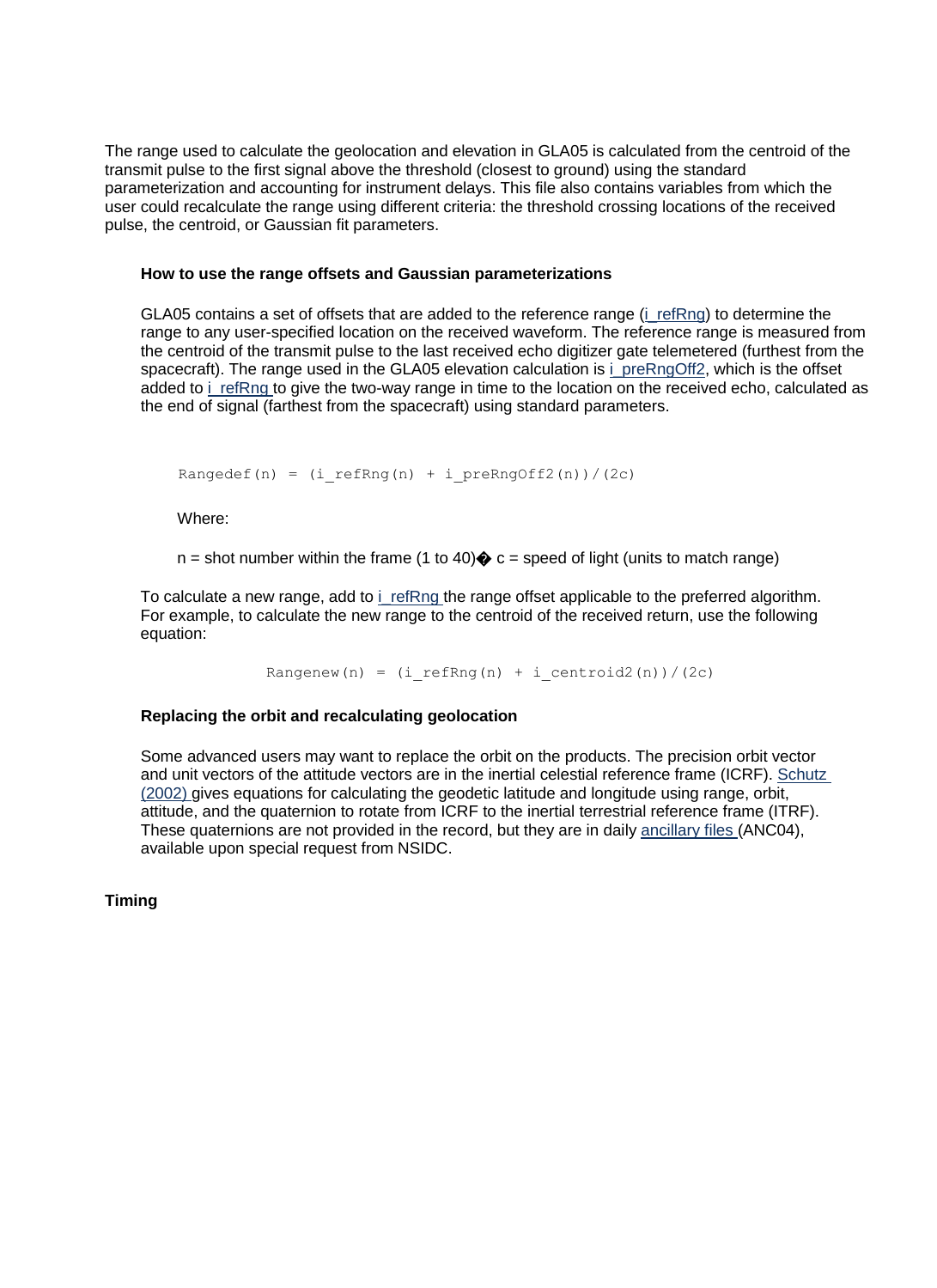The shot time, defined as the time associated with the transmit pulses, is calculated after applying all oscillator and instrument corrections. This value should be accurate enough for all applications except for users who want to replace the orbit. To calculate the time to interpolate a new orbit, add the one-way transit time (i\_transtime) to obtain ground-bounce time and the high frequency Global Positioning System (GPS) time correction (i\_deltagpstmcor). The ground bounce time, "time<sub>gb</sub>," in J2000 seconds, is calculated as:

# For  $n=1$ :

```
time (n) = i UTCTime(1) + i UTCTime(2)/1.e6 +
i deltagpstmcor/1.e9 + i transtime/1.e6
```
# For  $n > 1$ :

```
time (n) = i UTCTime(1) + i UTCTime(2)/1.e6 +
i dShotTime(n-1)/1.e6 + ·i deltagpstmcor/1.e9 +
i transtime/1.e6
```
#### Where:

 $n =$  shot corresponding to the transit time

Both i\_transtime and i\_deltagpstmcor are given at 1/sec. The i\_detagpstmcor value is constant for each specific GPS latched time. The GPS time changes at a maximum rate of once every 10 seconds, or if the GPS is resetting, it could be the same for 10 to 30 minutes. The change is implemented on the frame boundary so the 1/sec rate fully characterizes the correction.

The transit time on the record is calculated from the transmit time to the end of signal (latest in time) of the received return for the first shot with a valid value for i\_preRngOff2. For more accuracy, calculate the transit time for each of the individual shots as follows:

```
transit time (n) = i transtime + (i preRngoff2(n)
i_preRngOff2(ivalid))/2
```
Where:

```
iivalid = first shot number within the record for which i preRngOff2 is defined.
```
Check the following flags to filter out bad data.

**i** FrameQF: if bit 0 is set then some of the data in the frame have problems. Check "i\_ElvuseFlg" to see what shots can be used in the frame.

**i\_ElvuseFlg**: edit all data for which the corresponding bit is set.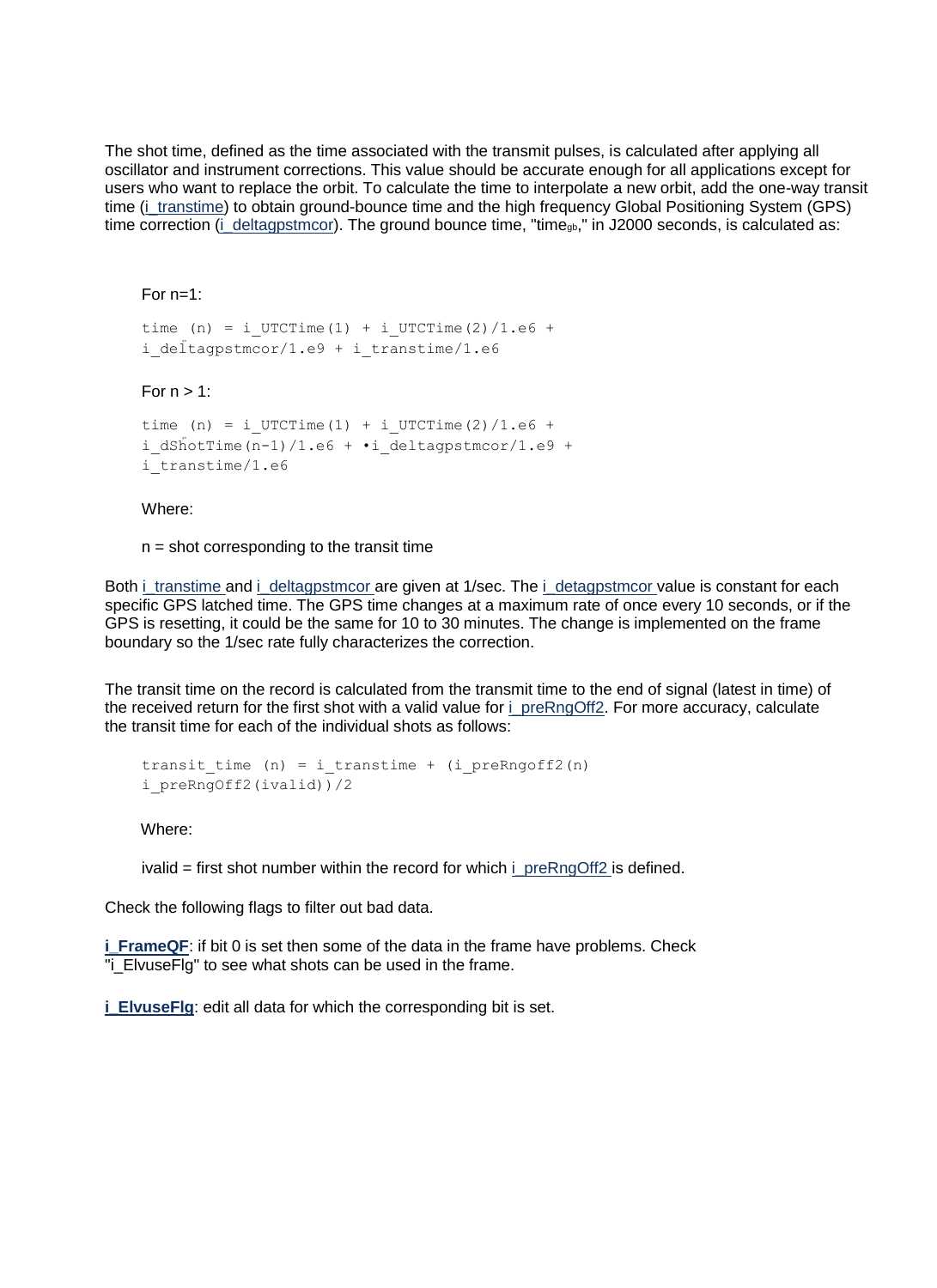**i** WFqual: if bits 22, 23 and/or 24 are set, this indicates the received return may be saturated or have significant forward scattering. You should use discretion in with these returns, since they do not represent the surface characteristics, and they will give less accurate elevations.

**i** satNdx: The count of the number of gates in a waveform which have an amplitude greater than or equal to i\_satNdxTh (set in anc07\_0004). The value 126 means 126 or more gates are above the saturation index threshold (i\_satNdxth).

#### **GLA06 and GLA12-15**

The Level-1B elevation data (GLA06) and the regional Level-2 products (GLA12 -GLA15) are at full 40-per-second resolution. Data granules contain approximately 23 minutes (1/4 orbit) of data for GLA06 and 14 orbits for GLA12 -GLA15. These products include surface elevation and geodetic and atmospheric corrections for the range. These data are geolocated to the center of the laser footprint. GLA06 is used with GLA05 to create GLA12 -GLA15.

GLA06 is a global product equivalent to the geodetic data records distributed for most radar altimetry missions. Elevation is calculated using the range associated with the standard parameterization (the ice sheet algorithm). Additional information allows the user to calculate an elevation based on the land, sea ice, or ocean algorithms. All ranges are given in one-way distance units. The geodetic corrections, which are applied to the range used to calculate the elevation, are provided with GLA06 so users can remove the existing correction and apply a different one. The geodetic corrections, geoid, and tidal values are not all given at the 40/sec shot rate because some corrections vary slowly. Corrections are given at least twice per record so that users can interpolate for the value at the individual shot time using only the values in the given record.

GLA12-15 are regional products. A record is placed on these products if any of the 40 measurements in the frame fall within the corresponding regional mask.

# **Correction flags and data corrections:**

1. Saturation effects on elevations

I satCorrFlg: It is important on release 28 and later products to check the saturation correction flag for elevations. If the value is less then 3, the elevation data can be used but the user needs to add the satElevCorr to the elevations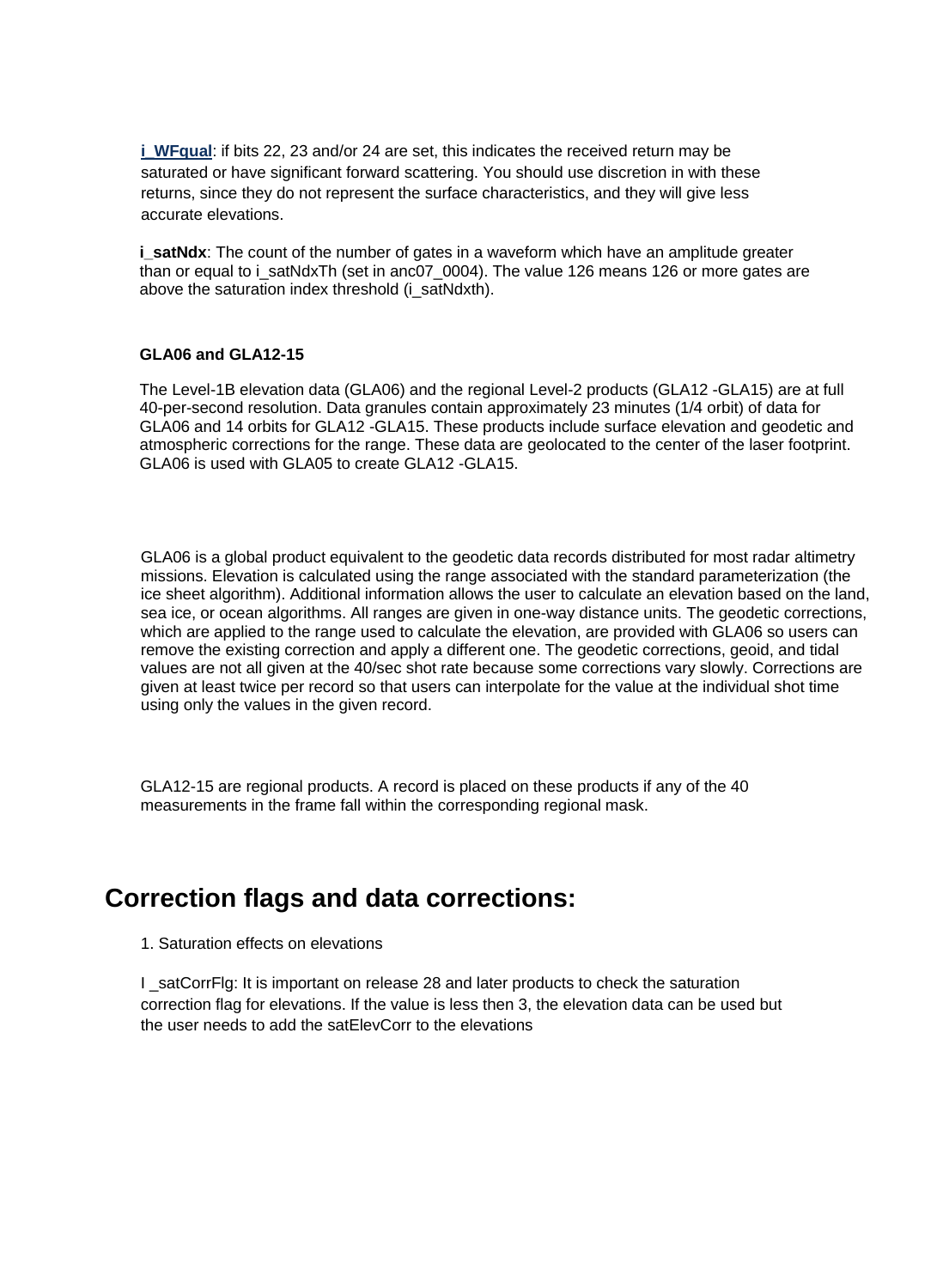NOTE THAT THE SATURATION ELEVATION CORRECTION NEEDS TO BE ADDED TO THE ELEVATIONS BY THE USER, but the correction is not generally recommended for land surfaces (GLA14). Based on laboratory measurements used to calibrate range bias as a function of receiver gain and observed receive energy, an estimate of elevation bias due to saturation is reported for each received waveform in i\_satElevCorr.

Table 1 indicates criteria that define the six conditions that govern use of the saturation correction, and provides the corresponding values for the elevation correction (satElevCorr) and an associated flag (satCorrFlg bits 0-3). Saturation correction is not computable means the correction is undefined for that returns combination of receiver gain and observed receive energy. %Sat criteria is set to near-zero (2% for Standard and Alternate) based on extensive assessment by Claudia Carabajal that showed saturation correction can be large even when %Sat is very small

Table 1 Elevation Saturation Correction Decision Table

|                                   | <b>Definition</b>                           | satElevCorr | satCorrFlg |
|-----------------------------------|---------------------------------------------|-------------|------------|
| Not Saturated                     | Sat index $<$ 2                             | 0.0         |            |
| Sat Correction is Inconsequential | Sat index $\geq 2$ & %Sat < 2               | 0.0         |            |
| Sat Correction is Applicable      | Sat index $≥$ 2 & %Sat $≥$ 2 & Full Width < | Computed    | າ          |
|                                   | $100$ nsec                                  | Value       |            |
| Sat Correction is Not Computable  | <b>Computation Fails</b>                    | Invalid     |            |
| Sat Correction is Not Applicable  | Sat_index ≥ 2 & %Sat ≥ 2 & Full Width ≥     | Invalid     | 4          |
|                                   | $100$ nsec                                  |             |            |
| No Signal Detected                | No Signal above Threshold                   | Invalid     |            |

The elevation correction for saturation is not applied in the geolocation processing computation of latitude, longitude and elevation. Because the range corrections are small and data is acquired within 5° of nadir, effects on latitude and longitude are negligible and can be ignored. This correction is provide as an elevation correction to apply the saturation elevation correction (satElevCorr) to RANGE it must be subtracted and to apply it to the ELEVATIONS on the products it must be ADDED to the elevation estimates. Reported elevations for returns with invalid satElevCorr values and satCorrFlg values of 3 or 4 are likely to have large, uncorrectable errors and should be excluded from analyses.

# 2. Saturation effects on energy related measurements

NOTE THAT THE SATURATION ENERGY CORRECTION NEEDS TO BE ADDED TO THE ECHO ENERGIES BY THE USER, but the correction is not generally recommended for land surfaces (GLA14). Based on laboratory measurements used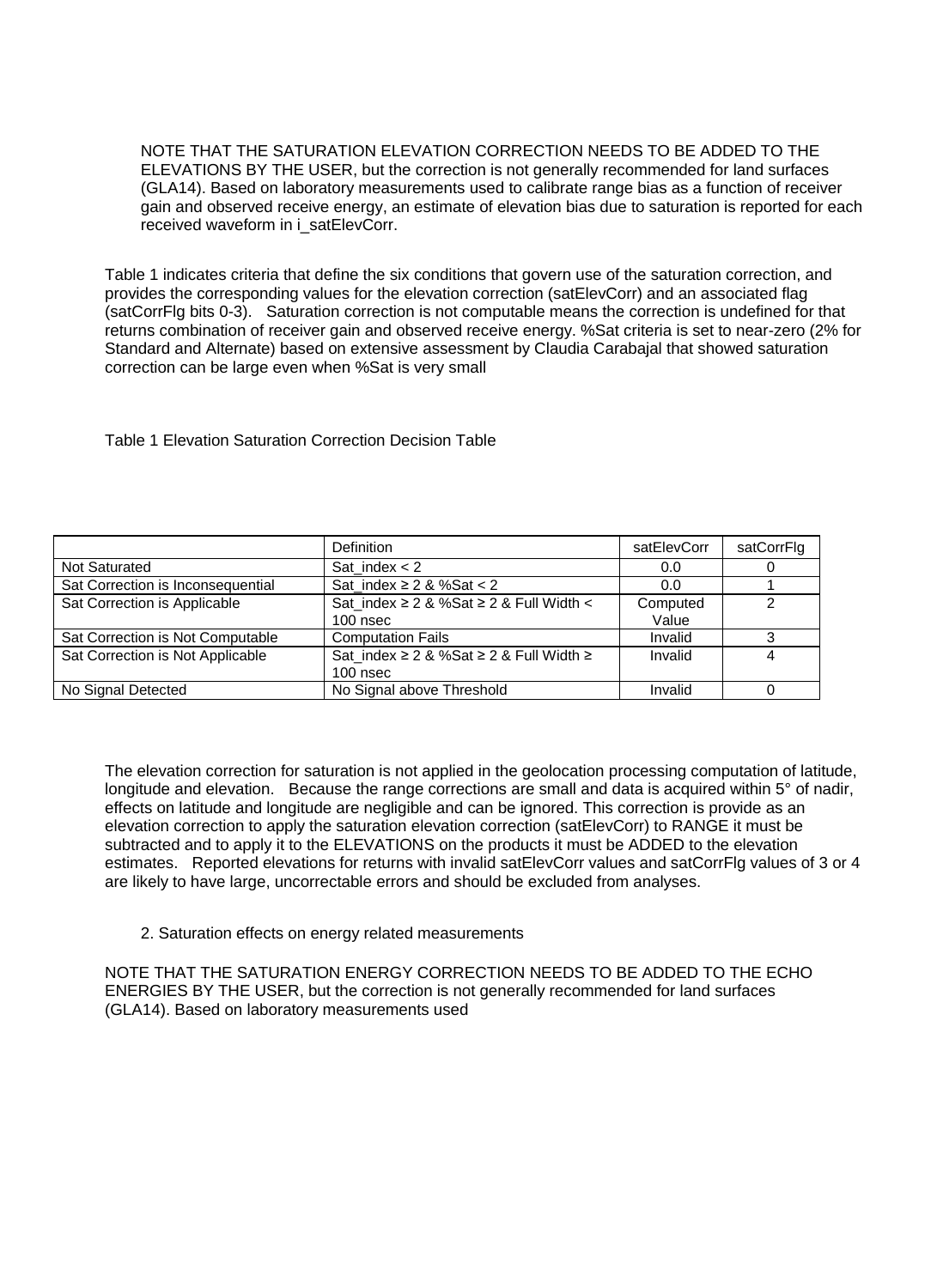to calibrate energy bias as a function of receiver gain and observed receive energy, an estimate of energy bias due to saturation is reported for each received waveform in i satNrgCorr for values of correction and an associated flag (satCorrFlg bits 4-5).

3. Saturation effects on estimated echo pulsewidth.

Pulsewidth can not be corrected for saturation effects. Lab calibrations can not be used to correct width errors (it is an under-constrained problem because the amount of saturation broadening depends on the slope magnitude)

4. Use flags that may be of interest to users

i\_ElvuseFlg Flag indicating whether the elevations on this record should be used or not (1 bit set/shot).

i\_rng\_UQF Data quality flag for the range offsets on this record. Please see <a href='flags/i\_rng\_UQF.pdf'> the PDF flag description</a> for more details.

i satNdx: The count of the number of gates in a waveform which have an amplitude greater than or equal to i\_satNdxTh (set in anc07\_0004). The value 126 means 126 or more gates are above the saturation index threshold (i\_satNdxth).

i AttFlg1: At 1/sec denotes large off-nadir angle, ocn sweep, target of opportunity, steering to reference track.

i\_AttFlg2: Denotes at 40/sec rate whether precision attitude was used to determine spot location, and if problems with LPA, etc.

i rngCorrFlg Denotes which geophysical or instrument corrections have been applied to the range in the calculation of the elevation on this record. Please see  $\leq$  a href='flags/i\_rngCorrFlg.pdf'> the PDF flag description</a> for more details.

i\_txWfPk\_Flag Transmit\_Peak\_Status. Status Word: Bit 0: If bit is set to 1 (true), then internal software failure. Bit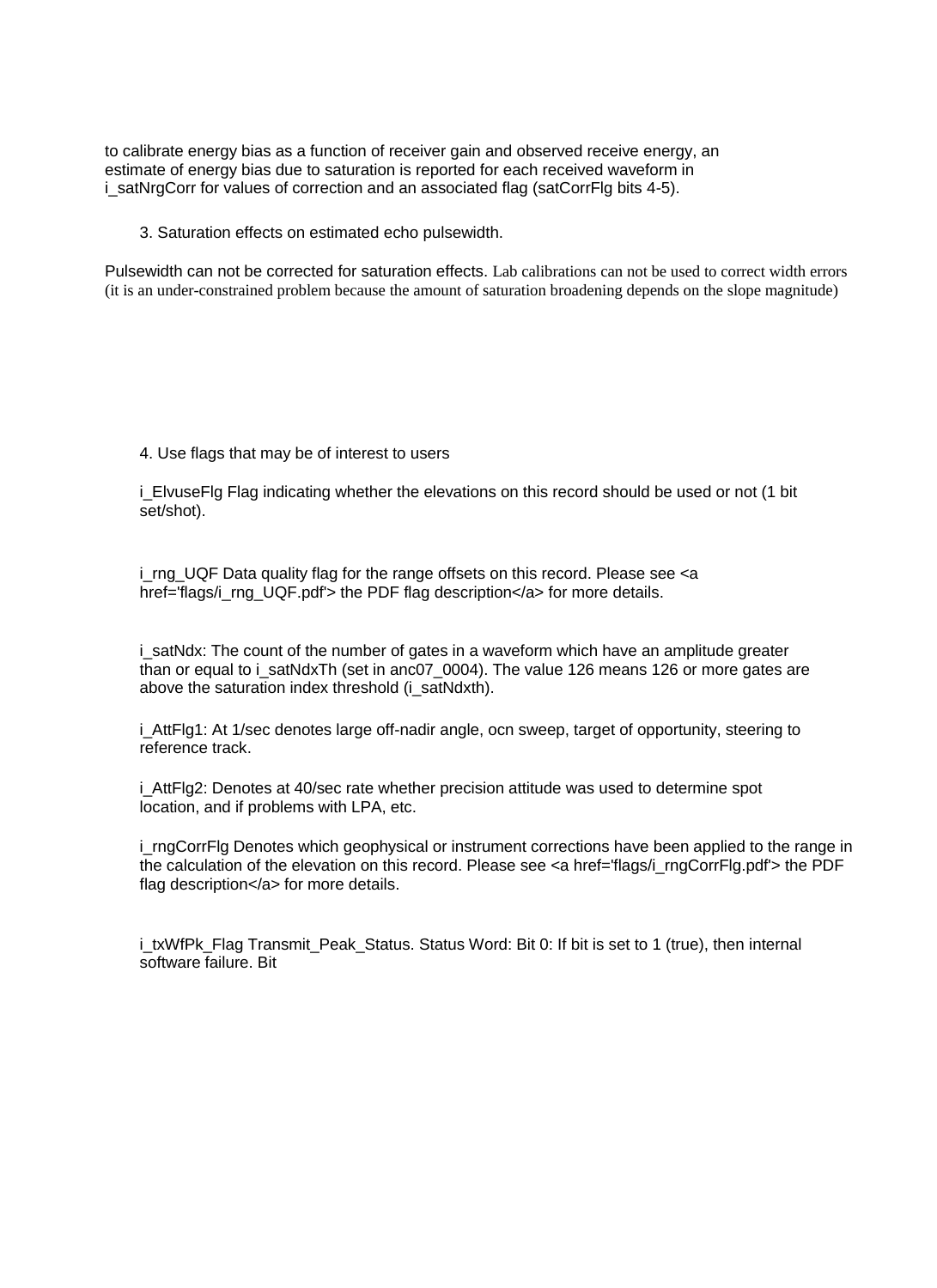1: If bit is set to 1 (true), then peak is below threshold. Bit 2: If bit is set to 1 (true), peak was not found. Note: once set to true, Bit 2 is latched and is only cleared by a DSP board reset or by a ground command.

i FrameQF Denotes all bad data (no signal in whole frame), or all data good and all science team recommended corrections applied

i sigmaattAttitude quality indicator. Values: 0=good; 50=warning; 100=bad. Comments: This indicator currently has only 3 values: 0, 50, and 100, leaving open the opportunity to use numbers in between for further resolution of the degradation as our knowledge improves.

i\_surfType: Describes the region type or types associated with each shot Ice Sheet, ocean, sea ice, or Land.

5. Atmosphere information from GLAS instrument

The parameters on the altimeter data products from the atmosphere products are:

i\_atm\_char\_flag: Flag to characterize cloud and blowing snow state of the atmosphere 0 clear 1 high cloud  $(> 5 \text{ km})$  low optical depth 2 high cloud  $(> 5 \text{ km})$ , high optical depth 3 mid cloud  $(> 2, <= 5 \text{ km})$  low optical depth 4 mid cloud (>2,  $\leq$ =5 km) high optical depth 5 low cloud (> 500 m,  $\leq$  2 km), low optical depth 6 low cloud (> 500 m, <=2 km), high optical depth 7 blowing snow or fog (< 500 m), low optical depth 8 blowing snow or fog (< 500 m), high optical depth 9 not tested 10 data quality insufficient to assign flag

i atm char conf: Confidence level ascribed to the atmosphere characterization flag. 0 Not applicable (for contamination flag values of 9 or 10) 1 low confidence 2 reasonable confidence 3 high confidence

i\_FRir\_intsig: Though called 'integrated signal' this is actually an average of all bins in the above-ground portion of the 1064 40 Hz profile with values above the threshold of 1.0e-7 (1/(m-sr) units). This parameter is for a 1 second record. This parameter is extracted from the equivalent parameter on GLA09.

i FRir\_gaFlag: obsolete in R33 with the introduction of the i\_atm\_char\_flag.

Parameters not on this list that may be on some releases of the data products are considered useful or valid.

#### **-Geolocation and Elevation Calculation**

The geolocation and elevation values in GLA06 are calculated using precision attitude, precision orbits, and the range as defined in Schutz (2002). The range used to calculate the geolocation and elevation in GLA06 is calculated using the ice sheet range offset some instrument corrections and atmospheric delays have been accounted for. The tides are then applied to the elevation. The range used to calculate the elevation for each shot (range $eV(n)$  is calculated with the following equation.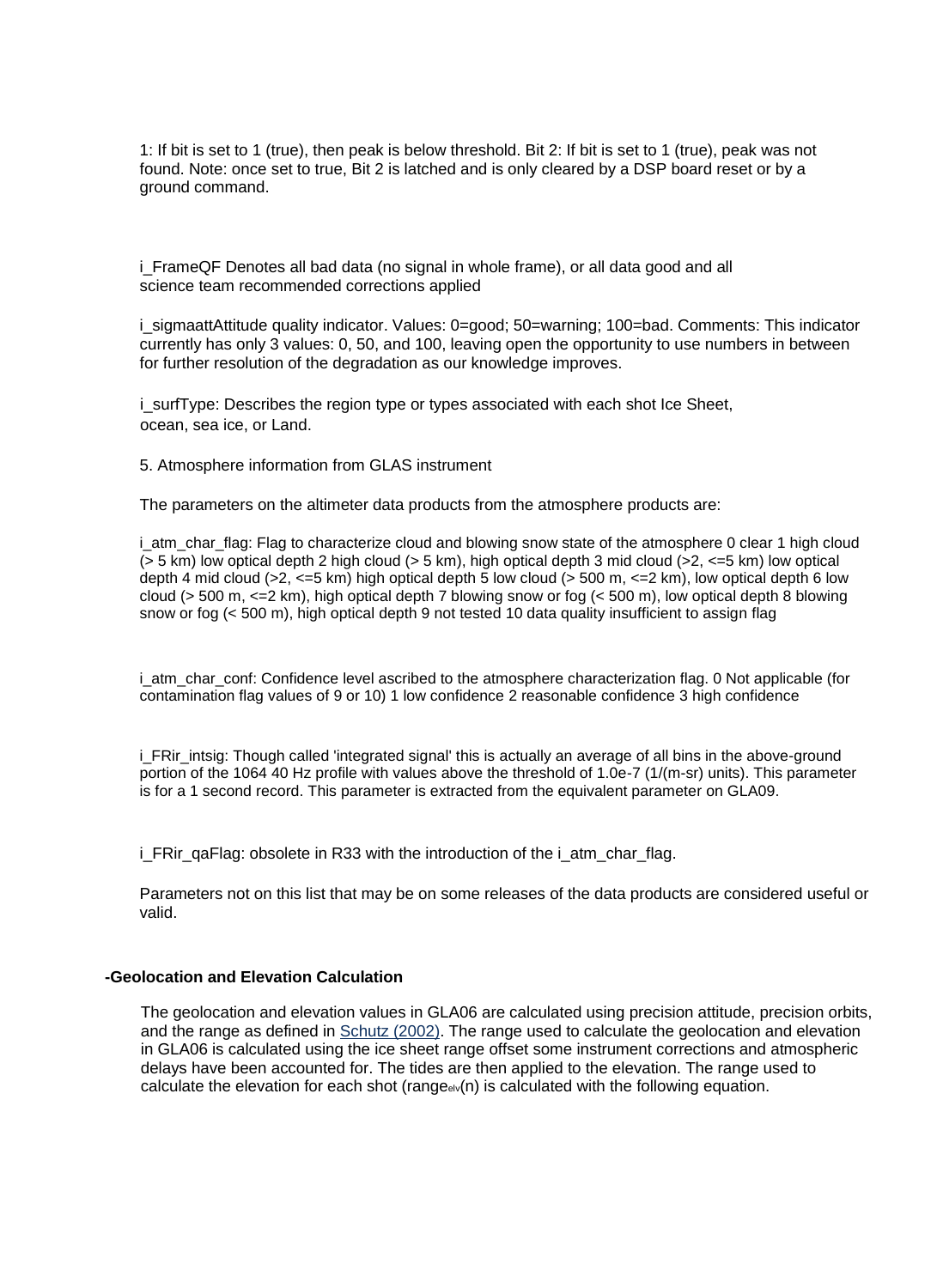range(n) = i refRng(n) + i isRngOff(n) + i dTrop(n) + i wTrop

Where:

elv

 $i$  refRng = reference range

wtide

 $i$  isRngOff = ice sheet range offset  $i$  dTrop = dry troposphere delay for shot n

 $i$  wTrop = interpolated value of the wet troposphere delay, linearly interpolated from the two values for first shot and last shot

Elev = elev -i erElv -i ldElv -i ocElv - i poTide

Where:

Elev = final elevation after tides have been accounted for

 $E$ levwtide = elevation calculated using rangeelv

i erEly = interpolated value of the solid earth tide, linearly interpolated from the two values for the first and last shots

 $i$   $ldE$  = interpolated value of the load time, linearly interpolated or extrapolated from the two closest values for shots 1, 11, 21, and 31

 $i$  ocElv = value of the ocean tide on the record at 40Hz

 $i$  poTide = value of the pole tide at 1Hz

For GLA12-15, the elevations are calculated using the appropriate range offset: i\_isRngOff, i\_siRngOff, i\_ldRngOff, or i\_ocRngOff; otherwise, the equations are exactly the same.

NOTE: the saturation correction to elevation and the range delay for atmosphere forward scatter has not been applied to the elevations on GLA06, 12 to 15.

# **How to use the range offsets and apply geodetic corrections or tides**

GLA06 contains range offsets used to calculate the elevations using the ice sheet, sea ice, land, and ocean algorithms. Additionally, range offsets using the threshold algorithm, centroid, and signal begin and signal end, are provided. All geodetic corrections used in the calculation of the range associated with the elevation calculation are also provided. Because the laser is not nadir pointing, to precisely calculate an elevation based on a different offset or correction, users should recalculate the range using the equation above, substituting the appropriate offset or correction. Then recalculate the geolocation and elevation using the stringent equations from Brenner et al.